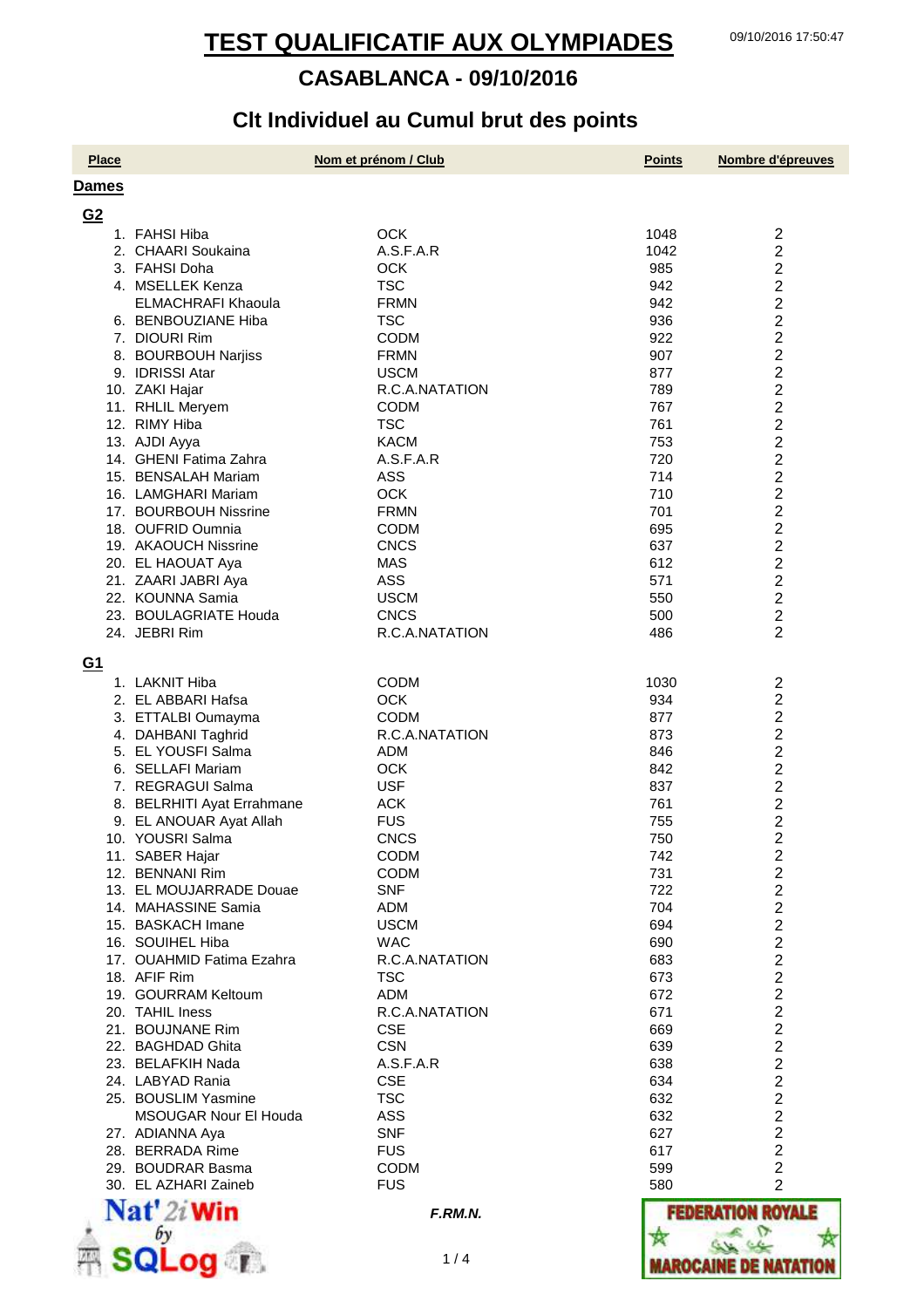# **Clt Individuel au Cumul brut des points**

| <b>Place</b>     |                             | Nom et prénom / Club | <b>Points</b> | Nombre d'épreuves            |
|------------------|-----------------------------|----------------------|---------------|------------------------------|
| Dames            |                             |                      |               |                              |
| G <sub>1</sub>   |                             |                      |               |                              |
|                  | 31. ABOUMADI Salma          | <b>WAC</b>           | 557           | $\overline{\mathbf{c}}$      |
|                  | 32. RATTAB Hiba Allah       | <b>TSC</b>           | 547           | $\overline{2}$               |
|                  | 33. ANOUAR EL ALAMI Manal   | <b>ADM</b>           | 545           | $\overline{c}$               |
|                  | 34. BOUTALEB JOUTEI Ghita   | <b>TSC</b>           | 511           | $\overline{\mathbf{c}}$      |
|                  | 35. AMRANI Ghita            | <b>TSC</b>           | 479           | $\overline{c}$               |
|                  | 36. DAHO Malak              | <b>CNCS</b>          | 452           | $\overline{2}$               |
|                  | 37. YAHIA Mayare            | <b>DHJ</b>           | 437           | $\overline{2}$               |
|                  | 38. EL AWANE Hajar          | <b>WAC</b>           | 396           | 2                            |
|                  | 39. KANDILI Imane           | <b>SNF</b>           | 364           | 1                            |
|                  | 40. AMMOUMOU Doaa           | <b>ACK</b>           | 340           | 1                            |
|                  |                             |                      |               |                              |
| <b>Messieurs</b> |                             |                      |               |                              |
| G <sub>2</sub>   |                             |                      |               |                              |
|                  | 1. REGRAGUI Abdeljabbar     | <b>CODM</b>          | 1073          | 2                            |
|                  | 2. HEMRI Ali                | <b>FRMN</b>          | 1017          | $\overline{c}$               |
|                  | 3. FLIYOU Ahmed Yassine     | R.C.A.NATATION       | 953           | 2                            |
|                  | 4. BOUKHARI Med Yassine     | <b>CODM</b>          | 952           | $\overline{2}$               |
|                  | 5. HAMOUCHANE Sami          | <b>CODM</b>          | 933           | $\overline{2}$               |
|                  | 6. BENNANI Ahmed            | <b>FUS</b>           | 931           | $\overline{c}$               |
|                  | 7. ELLAIA Adnane            | <b>USCM</b>          | 920           | $\overline{\mathbf{c}}$      |
|                  | 8. RAJI Marouane            | <b>CODM</b>          | 898           | $\overline{\mathbf{c}}$      |
|                  | 9. MARGHANI Ilyasse         | A.S.F.A.R            | 893           | $\overline{\mathbf{c}}$      |
|                  | 10. OUACHIKH Achraf         | <b>FUS</b>           | 883           | $\overline{\mathbf{c}}$      |
|                  | 11. DABBAR Saad Amine       | <b>OCK</b>           | 878           | $\overline{\mathbf{c}}$      |
|                  | 12. SMOUNI El Mehdi         | <b>CODM</b>          | 869           | $\overline{2}$               |
|                  | 13. ETTALBI Abdellah        | <b>CODM</b>          | 867           | 2                            |
|                  | 14. MAHASSINE Yasser        | <b>ADM</b>           | 865           | $\overline{\mathbf{c}}$      |
|                  | 15. HARRABIDA Mohamed Amine | R.C.A.NATATION       | 846           | $\overline{\mathbf{c}}$      |
|                  | <b>MSOUGAR Ali</b>          | ASS                  | 846           | $\overline{2}$               |
|                  | 17. MYESSER Anas Badr       | <b>USCM</b>          | 837           | 2                            |
|                  | 18. BANSAR Nizar            | R.C.A.NATATION       | 829           | $\overline{2}$               |
|                  | 19. BOUDENE llyas           | MAS                  | 823           | 2                            |
|                  | 20. BENNOUNA Hamza          | <b>USF</b>           | 822           | $\overline{\mathbf{c}}$      |
|                  | 21. AYANE Yasser            | <b>CSE</b>           | 806           | 2                            |
|                  | 22. BENHLIMA Ilyas          | ASS                  | 797           | っ                            |
|                  | <b>BENYAHYA Anas</b>        | <b>FRMN</b>          | 797           | ∼<br>$\overline{\mathbf{c}}$ |
|                  | 24. ISMAILI Ahmed           | <b>USCM</b>          | 771           | $\overline{\mathbf{c}}$      |
|                  | 25. SEYAR Mohamed Aymane    | ASS                  | 759           | $\overline{\mathbf{c}}$      |
|                  | 26. BENNANI Younes          | <b>USCM</b>          | 722           | $\overline{c}$               |
|                  | 27. JAAIT Hamza             | <b>USCM</b>          | 712           | $\overline{c}$               |
|                  | 28. EL HABIB Elallam        | <b>WAC</b>           | 709           | $\overline{\mathbf{c}}$      |
|                  | 29. OUGOUIS Anas            | <b>OCK</b>           | 706           |                              |
|                  | 30. MAKY Mouad              | <b>TSC</b>           | 704           | $\frac{2}{2}$                |
|                  | 31. FILALI Omar             | <b>USF</b>           | 688           | $\overline{\mathbf{c}}$      |
|                  | <b>ARROUD Akram Oussama</b> | <b>CODM</b>          | 688           | $\overline{\mathbf{c}}$      |
|                  | 33. BENCHEIKH Driss         | <b>USF</b>           | 686           | $\overline{c}$               |
|                  | 34. AZIZE Othmane           | <b>WAC</b>           | 682           | $\overline{c}$               |
|                  | 35. ACHOUBIR Makram         | A.S.F.A.R            | 680           | $\overline{\mathbf{c}}$      |
|                  | 36. NARBAD Karim            | <b>CSE</b>           | 664           | $\overline{\mathbf{c}}$      |
|                  | 37. EL HAMDANI Omar         | <b>JIHA</b>          | 639           | $\overline{\mathbf{c}}$      |
|                  | <b>GABOUNE Achraf</b>       | <b>FUS</b>           | 639           | 2                            |
|                  | 39. LAMGHARI Youssef        | <b>USCM</b>          | 636           | 2                            |
|                  | 40. ALAOUI MORTAJI Hamza    | <b>ASNS</b>          | 626           | 2                            |
|                  | 41. SADAK Youssef           | <b>CSE</b>           | 617           | 2                            |
|                  | 42. BARGACH Hamza           | <b>CSN</b>           | 612           | $\overline{2}$               |
|                  | Nat' 2i Win                 | F.RM.N.              | FEDERAT       | <b>ROYALE</b>                |
|                  |                             |                      |               |                              |
|                  |                             |                      |               |                              |
|                  | $\blacksquare$              | 2/4                  |               | AROCAINE DE NATAT            |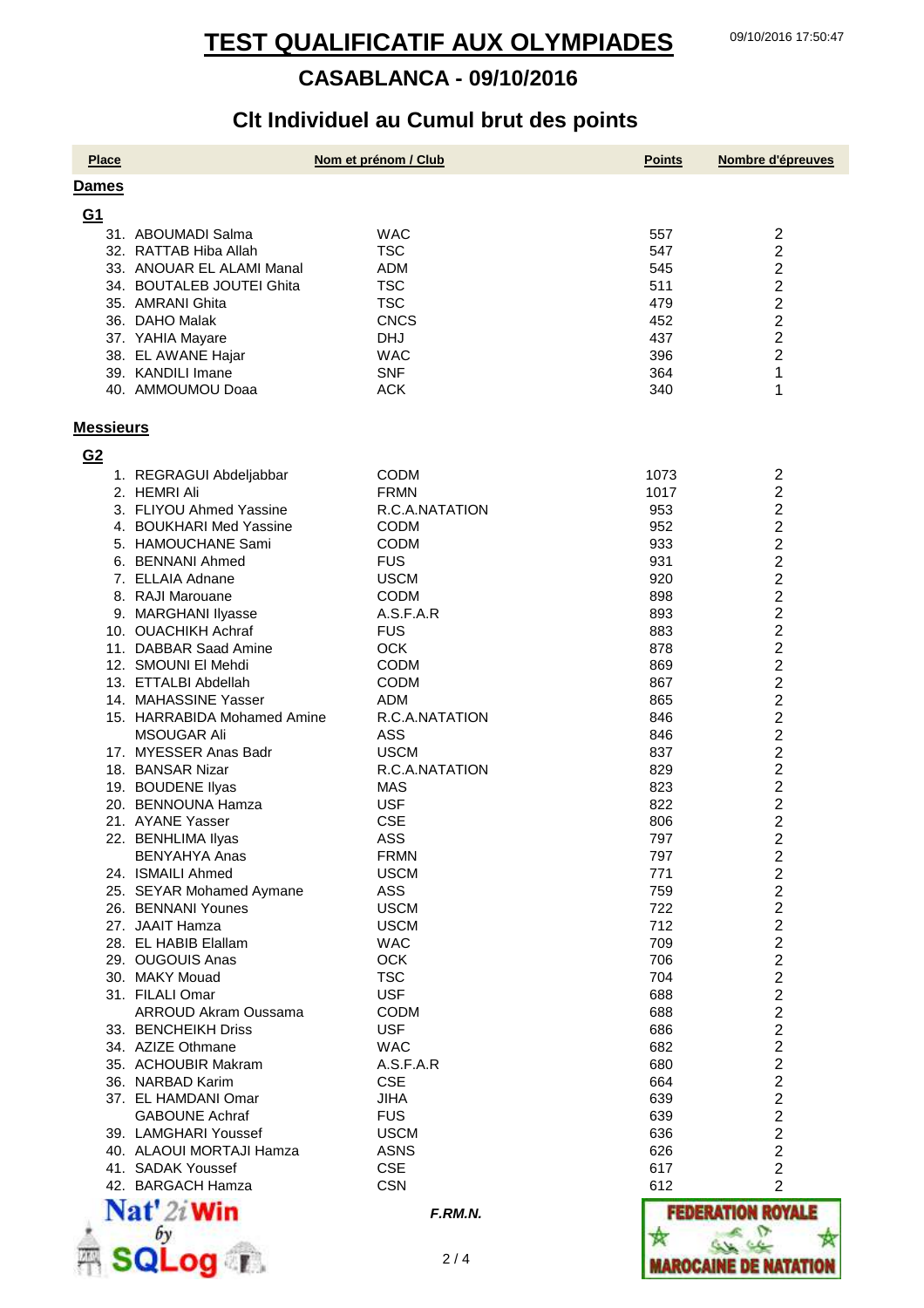# **Clt Individuel au Cumul brut des points**

| <b>Place</b>     |                                      | Nom et prénom / Club     | <b>Points</b> | Nombre d'épreuves                                  |
|------------------|--------------------------------------|--------------------------|---------------|----------------------------------------------------|
| <b>Messieurs</b> |                                      |                          |               |                                                    |
| G <sub>2</sub>   |                                      |                          |               |                                                    |
|                  | 43. YOUSRI Saad                      | <b>CNCS</b>              | 563           | $\overline{c}$                                     |
|                  | 44. ZIDANE Mohammed Amine            | <b>CSE</b>               | 544           | $\overline{2}$                                     |
|                  | 45. LOUAHAJ Moncef                   | <b>WAC</b>               | 541           | $\overline{2}$                                     |
|                  | 46. BAYAR Oussama                    | <b>ASNS</b>              | 485           | 2                                                  |
|                  | <b>MAASRA Mohamed Moussa</b>         | <b>CNCS</b>              | 485           | 2                                                  |
|                  | 48. BOUFEDENE Mehdi                  | <b>ASS</b>               | 407           | 1                                                  |
|                  | 49. HAFSY Yassir                     | ADM                      | 322           | 1                                                  |
|                  | 50. KHARKHACH Abdellah               | <b>USF</b>               | 311           | 1                                                  |
|                  |                                      |                          |               |                                                    |
| <u>G1</u>        |                                      |                          |               |                                                    |
|                  | 1. TIJARI Monssif Hamza              | <b>CODM</b>              | 922           | $\overline{c}$                                     |
|                  | 2. ELMAHBOUBI Oussama                | <b>ADM</b>               | 910           | $\overline{c}$                                     |
|                  | 3. EL OMARI Yassine                  | <b>ACK</b>               | 835           | $\overline{\mathbf{c}}$                            |
|                  | 4. KIBAL Sami                        | <b>WAC</b>               | 830           | $\overline{2}$                                     |
|                  | 5. EL BADRE Azzedine                 | <b>CSE</b>               | 784           | $\overline{2}$                                     |
|                  | 6. MALKI Mohamed Taha                | <b>USCM</b>              | 783           | $\overline{2}$                                     |
|                  | 7. ZIANE Adam                        | <b>CNCS</b>              | 782           | $\overline{2}$                                     |
|                  | 8. BENSALEH Mohamed Yassine          | <b>FUS</b>               | 743           | $\overline{2}$                                     |
|                  | 9. MAMDOUH Abdelmoughit              | <b>WAC</b>               | 742           | 2                                                  |
|                  | 10. CHANNANI Mohamed Amine           | <b>CSE</b>               | 720           | $\overline{\mathbf{c}}$                            |
|                  | <b>KAMIL Ali</b>                     | <b>WAC</b>               | 720           | $\overline{\mathbf{c}}$                            |
|                  | DEQQAOUI Walid                       | <b>USF</b>               | 720           | $\overline{2}$                                     |
|                  | 13. ZOUITEN Omar Ahmed               | <b>MAS</b>               | 700           | $\overline{2}$                                     |
|                  | <b>HAITAM Monssif</b>                | <b>OCK</b>               | 700           | 2                                                  |
|                  | 15. NAJIH Ouissam                    | <b>KACM</b>              | 689           | $\overline{2}$                                     |
|                  | 16. EL MECHRAFI Ayman                | <b>USCM</b>              | 680           | $\overline{2}$                                     |
|                  | 17. AZHAR Idriss                     | R.C.A.NATATION           | 647           | 2                                                  |
|                  | 18. EL MOUSSAMI Oussama              | <b>CODM</b>              | 645           | $\overline{\mathbf{c}}$                            |
|                  | 19. CHAFFAA Mohammed                 | <b>CSE</b>               | 641           | $\overline{c}$                                     |
|                  | <b>BENADADA Adnane</b>               | <b>SNF</b>               | 641           | $\overline{2}$                                     |
|                  | 21. MEFETTAR Ayman                   | <b>SNF</b>               | 616           | $\overline{\mathbf{c}}$                            |
|                  | 22. ELMAMOUN Yasser                  | <b>CODM</b>              | 615           | $\overline{2}$                                     |
|                  | SEDDOUK Adam                         | <b>CODM</b>              | 615           | $\overline{2}$                                     |
|                  | 24. LEBIED Omar                      | <b>CSN</b><br><b>OCK</b> | 607           | 2                                                  |
|                  | 25. MOUHIB Yahya                     | <b>CODM</b>              | 601<br>599    | 2<br>2                                             |
|                  | 26. SAMRAH Sami<br>27. QOUANANE Anas | <b>JIHA</b>              |               |                                                    |
|                  | 28. TAJEDDINE Aymen                  | <b>CNCS</b>              | 595           | $\overline{\mathbf{c}}$                            |
|                  | 29. SELLEK Yassine                   | <b>CSE</b>               | 579<br>576    | $\overline{\mathbf{c}}$<br>$\overline{\mathbf{c}}$ |
|                  | 30. LAANAYA El Mehdi                 | <b>TSC</b>               | 573           | $\overline{2}$                                     |
|                  | 31. AMALI Zakariae                   | <b>CODM</b>              | 571           | $\overline{2}$                                     |
|                  | 32. OUHAMMOUCH Mohamed Amine         | <b>ADM</b>               | 556           | $\overline{2}$                                     |
|                  | 33. MOUHOUBI Lounes                  | <b>CMND</b>              | 552           | $\overline{2}$                                     |
|                  | 34. BENJELLOUN Youssef               | <b>ADM</b>               | 545           | $\overline{2}$                                     |
|                  | 35. GHILANE ELHASSANI Abdelouarite   | R.C.A.NATATION           | 542           | $\overline{\mathbf{c}}$                            |
|                  | LAKHLALKI Saad                       | <b>CSE</b>               | 542           |                                                    |
|                  | 37. OUAZANI CHAHDI Zohair            | <b>FUS</b>               | 541           | 2<br>2<br>2                                        |
|                  | 38. BOUKHDIMI Yassir                 | <b>CODM</b>              | 540           |                                                    |
|                  | 39. EL BOURAKKADI Walid              | <b>SNF</b>               | 537           | $\overline{2}$                                     |
|                  | 40. ZAHIDI Mounir                    | <b>JIHA</b>              | 533           | $\overline{2}$                                     |
|                  | 41. BENJARY Abderrahmane             | <b>CSE</b>               | 512           | $\overline{2}$                                     |
|                  | 42. MAHLI Mohamed Amine              | R.C.A.NATATION           | 505           | $\overline{c}$                                     |
|                  | 43. BELOUAD Achraf                   | ADM                      | 485           | $\overline{\mathbf{c}}$                            |
|                  | 44. LAHLYAL Ahmed Moubarak           | <b>DHJ</b>               | 451           | $\overline{\mathbf{c}}$                            |
|                  | 45. DEFAA Sami                       | R.C.A.NATATION           | 428           | $\overline{2}$                                     |
|                  | 46. RASSILI Aymen                    | ASS                      | 421           | $\overline{2}$                                     |
|                  |                                      |                          |               |                                                    |
|                  | $\mathbf{Nat}'$ 2i Win               | F.RM.N.                  |               | <b>FEDERATION ROYALE</b>                           |
|                  |                                      |                          |               |                                                    |